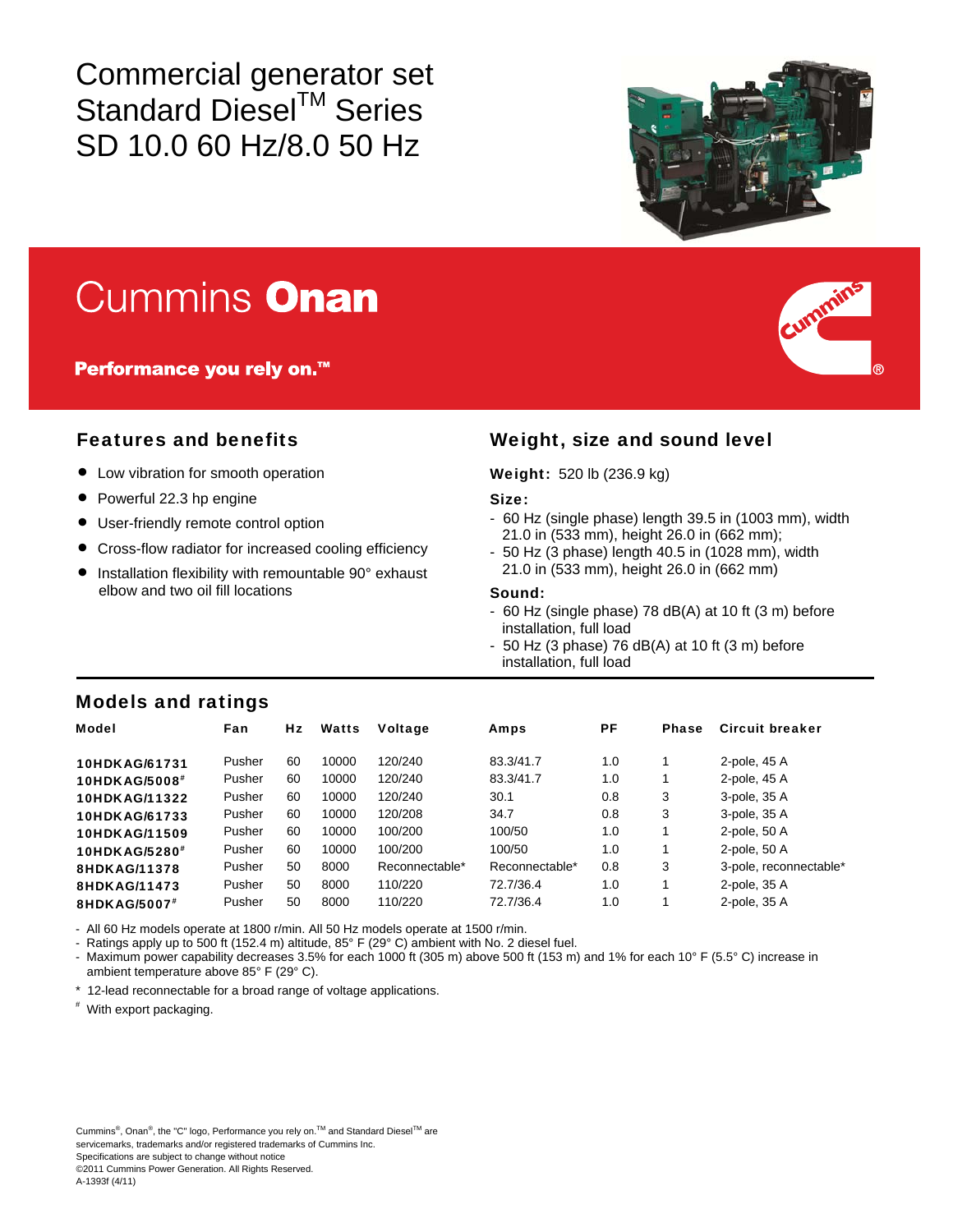# Standard features Engine details

- 4-cylinder diesel engine
- Brush type AC alternator
- Bi-directionally optimized mounting system with 4 point vibration isolation
- Cross-flow radiator
- Full flow lube oil filter
- Fuel filter/water separator
- Vertically mounted fuel and oil filters
- Replaceable element air cleaner
- Remote mountable DC control box
- 4-position exhaust elbow
- 30 A battery charging DC alternator
- Lifting bracket
- Glow plugs for easy starting
- Base pan for drip control
- Electric fuel pump

Model: Kubota V1505 Design: 4-cycle, liquid-cooled diesel engine Cylinders: 4, inline vertical Bore: 3.07 in (78.0 mm) Stroke: 3.08 in (78.4 mm) **Displacement:** 91.4 in<sup>3</sup> (1498 cm<sup>3</sup>) Compression ratio: 24:1 Lube oil capacity: 7.08 qt (6.7 L) Power (max): At 1800 r/min: 22.3 hp Cooling system capacity: 1.25 Gal (4.73 L) Starting system: Remote, 12 V Fuel injection pump: Bosch MD mini Fuel pump: Electric Combustion chamber: Spherical

### Typical fuel consumption

| No. 2 diesel fuel, Gal/hr (L/hr) | No load    | Half load  | Full load  |
|----------------------------------|------------|------------|------------|
| <b>10HDKAG</b>                   | 0.29(1.10) | 0.55(2.08) | 1.04(3.90) |
| <b>8HDKAG</b>                    | 0.26(0.98) | 0.45(1.71) | 0.94(3.52) |

# Alternator details

Design: Cummins Onan, brush type, drip proof construction

Insulation system: Class F, per NEMA MGI-1.65 and BS 2757; insulating varnish conforms to MIL-I-24092, grade CB, Class 155 C

Three-phase models: Broad range reconnectable design for installed voltage flexibility

Exciter system: Electronic voltage regulation

Bearing: Double sealed, pre-lubricated ball bearing.

Cooling: Direct drive centrifugal blower

Damper bar system: Generator set design (100 V spec unit only) incorporates a damper bar system which results in low harmonic waveform distortion. This design feature becomes significant when powering SCR type loads (converters, etc.)

Voltage regulation: Frequency regulation:

# Generator set details

### Control

- Unit mounted, drip-proof, vibration isolated console

### DC controls, 12 V system

- Start/stop/preheat switch
- Remote connector for start/stop/preheat switch and gauge package
- Manual reset fault relay indicating engine shutdown for high coolant temperature, low oil pressure

#### - Hour meter AC controls

- 
- Electronic voltage regulator
- Three-phase models, factory shipped reconnectable (no breaker on 50 Hz models)
- Three-phase breaker kits available for field fitted installation

| No load/full load | Constant load |  |  |
|-------------------|---------------|--|--|
| ±2.5%             | $±1\%$        |  |  |
| ±2.5%             | ±1%           |  |  |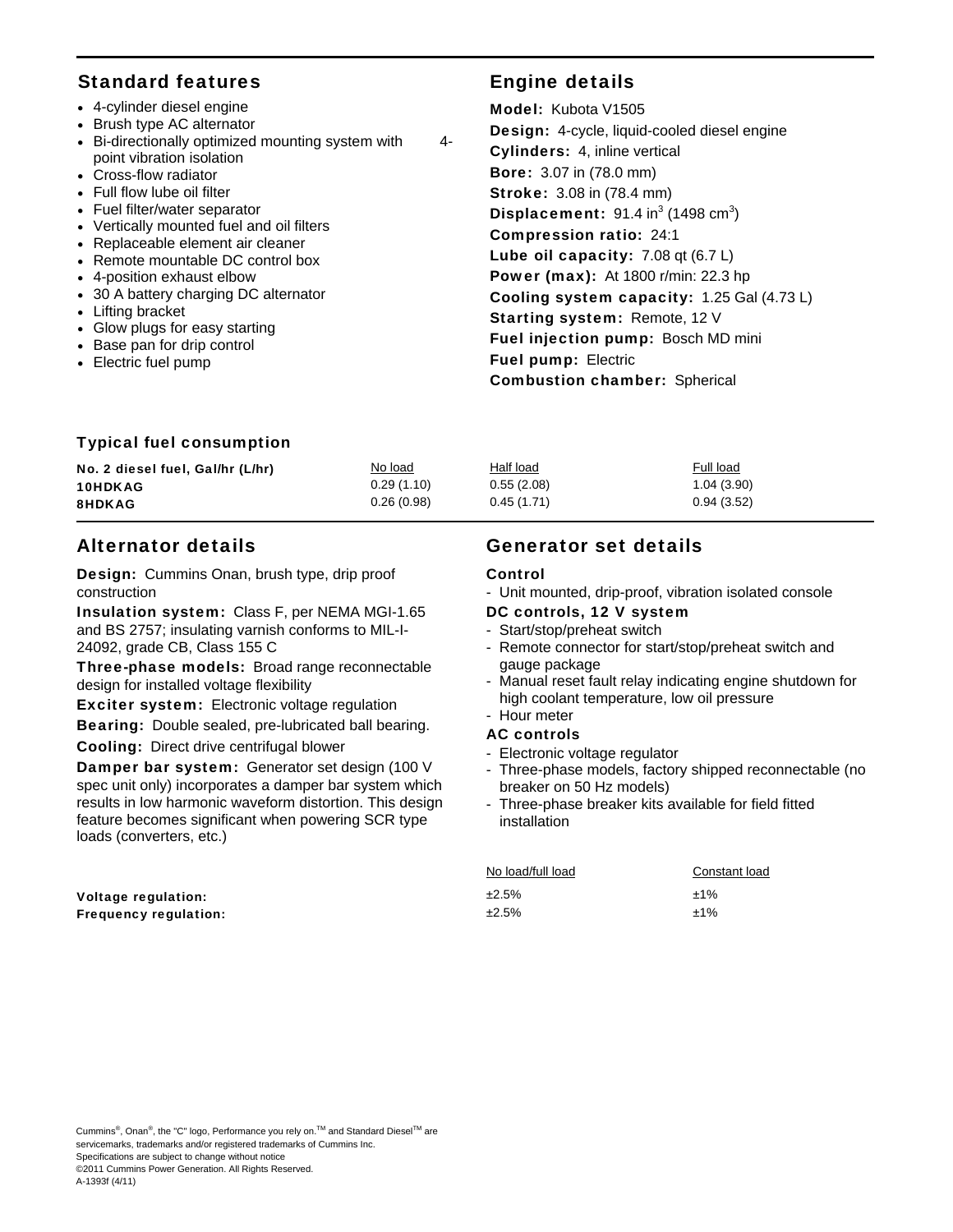# Basic dimensions



Note: This outline drawing is provided for general reference only and is not intended for design or installation. For more information see Operation and Installation manuals or obtain drawing 500-3105 and wiring diagram from your distributor/dealer.

# Options and accessories

- USDA Forest Service approved spark arrestor muffler (P/N 155-2262)
- Exhaust resonator (P/N 155-2653)
- Remote gauge package with start/stop/preheat switch, DC voltage meter, water temperature gauge, oil pressure gauge, running time meter (P/N 300-5026)
- Remote control panel, switch only (P/N 300-4939)
- Remote control panel, switch and hour meter (P/N 300-4940)
- Remote control panel, switch and DC voltmeter (P/N 300-4941)
- Remote harness (for use with above panels), 15 ft (P/N 338-2237), 25 ft (P/N 338-2238)
- Remote harness pigtail at set (P/N 338-2102)
- Remote harness pigtail at panel (P/N 338-3573)
- Engine block heater (P/N 333-0593)
- Coolant overflow recovery kit (P/N 130-2781)
- Fan conversion kit (pusher to suction) (P/N 130-4121)
- Fan conversion kit (suction to pusher) (P/N 130-4556)
- 45 A circuit breaker kit (P/N 320-1840)
- Auxiliary alternator air cooling kit on suction fan units for compartment-mounted generator sets (P/N 140-3214)